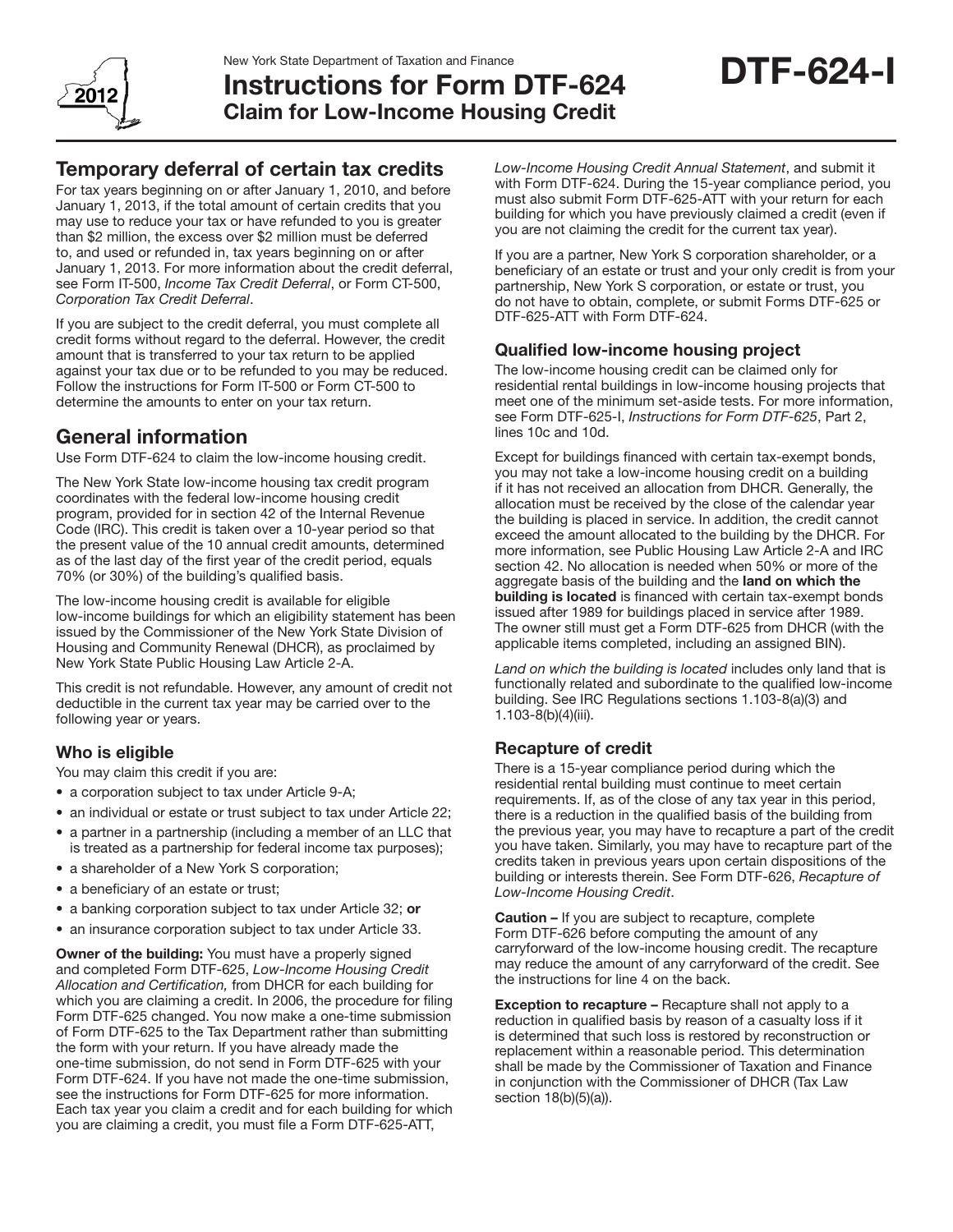Recapture shall not apply if the Commissioner of Taxation and Finance in conjunction with the Commissioner of DHCR determines a reduction in qualified basis is *de minimis* by reason of:

- a change in floor space devoted to low-income units in a building, if such building remains an eligible low-income building after such change, or
- an error in complying with the low-income eligibility tests referred to in Public Housing Law section 21(5).

#### Record keeping requirements

Keep a copy of Form DTF-624 with Form DTF-625, Form DTF-625-ATT, and Form(s) DTF-626, if applicable, for three years after the 15-year compliance period ends.

# Line instructions

See the instructions for your tax return for the *Privacy notification* or if you need help contacting the Tax Department.

Individuals (including sole proprietors): Complete Parts 1 and 6.

Partnerships: Complete Part 1. If applicable, also complete Part 4.

A married couple in a business enterprise that made an IRC 761(f) election to file two federal Schedule C forms instead of a partnership return: If you file jointly, compute your credit amount as if you were filing one federal Schedule C for the business (enter the total of all applicable amounts from both federal Schedule C forms). Complete Parts 1 and 6. If applicable, also complete Part 4.

Fiduciaries: Complete Parts 1, 3, and 6.

Partners in a partnership, New York S corporation shareholders, and beneficiaries of an estate or trust: Complete Parts 1, 5, and 6. Corporate partners must also complete Part 2.

Corporations: Complete Parts 1 and 2.

New York S corporations: Complete Part 1. If applicable, also complete Part 4.

Note: If more than one of the above applies to you, complete all appropriate parts on one Form DTF-624.

#### Part 1 – Current-year credit

If the **only** credit you are claiming is from a flow-through entity (partnership, New York S corporation, estate or trust), skip lines 1 through 3 of Part 1.

Line 1 – If any Forms DTF-625-ATT are for buildings that are part of a multiple building project (defined in the instructions for Part 2 of Form DTF-625), use a separate schedule listing the following:

- 1. name and address of the project and each building in the project,
- 2. the building identification number (BIN) of each building in the project,
- 3. the aggregate credit dollar amount for the project, and
- 4. the credit allocated to each building in the project.

Line 2 – A decrease in qualified basis will result in recapture if the qualified basis at the close of the tax year is less than the qualified basis at the close of the first year of the credit period. If the reduction in qualified basis at the close of the tax year

also results in a violation of the minimum set-aside requirement, then no credit is allowed for the year. (See *Recapture of credit* on the front page.)

Line 3 – Enter on line 3 the credit from all Form(s) DTF-625-ATT, line 19.

Line 3 is to be completed by taxpayers that own the building for which a low-income housing credit is claimed. Do not include on line 3 a low-income housing credit carried over from a previous tax year or received from a pass-through entity (see line 5 instructions).

If you are a partnership or New York S corporation with a line 3 credit attributable to more than one building, complete Part 4.

Line 4 – Enter the amount of available carryover of unused New York State low-income housing credit. If you have a carryover of low-income housing credit attributable to more than one building, include on line 4 the total carryover attributable to all buildings.

Note: If you are required to recapture any low-income housing credit you claimed in previous years, the amount of available carryover of credit attributable to that building is the amount from your Form DTF-626, line 15.

Line 5 – If you have a low-income housing credit from a pass-through entity such as a partnership, New York S corporation, or estate or trust, you must complete Part 5 of this form and enter the total on line 5. This information should be provided to you by the partnership, New York S corporation, or estate or trust.

If you have no low-income housing credit from a pass-through entity, leave line 5 blank.

Line 7 – Fiduciaries enter the amount of credit that was allocated to beneficiaries in Part 3, column D. All others leave line 7 blank.

#### Part 2 – Computation of credit

Enter the appropriate information in Part 2 if you are a general business corporation taxable under Article 9-A that files Form CT-3, *General Business Corporation Franchise Tax Return;* or Form CT-3-A, *General Business Corporation Combined Franchise Tax Return;* a banking corporation taxable under Article 32 that files Form CT-32, *Banking Corporation Franchise Tax Return,* or Form CT-32-A, *Banking Corporation Combined Franchise Tax Return;* or an insurance corporation taxable under Article 33 that files Form CT-33, *Life Insurance Corporation Franchise Tax Return*, Form CT-33-NL, *Non-Life Insurance Corporation Franchise Tax Return,* or Form CT-33-A, *Life Insurance Corporation Combined Franchise Tax Return;* and you have a low-income housing credit from a residential rental building in a low-income housing project that you own or received a pass-through credit from a pass-through entity.

New York S corporations: Do not complete Part 2. You cannot apply the low-income housing credit that originates in a New York S corporation year against the New York State corporation franchise tax under Article 9-A, 32, or 33.

Line 11 – Subtract line 10 from 9. Enter the resulting value; show any negative amount with a minus (-) sign. If line 11 is a negative amount, you have a net recaptured credit. Enter this negative amount using a minus sign (-) in the appropriate box of the summary of tax credits claimed section of your franchise tax return, and do not complete the rest of Part 2.